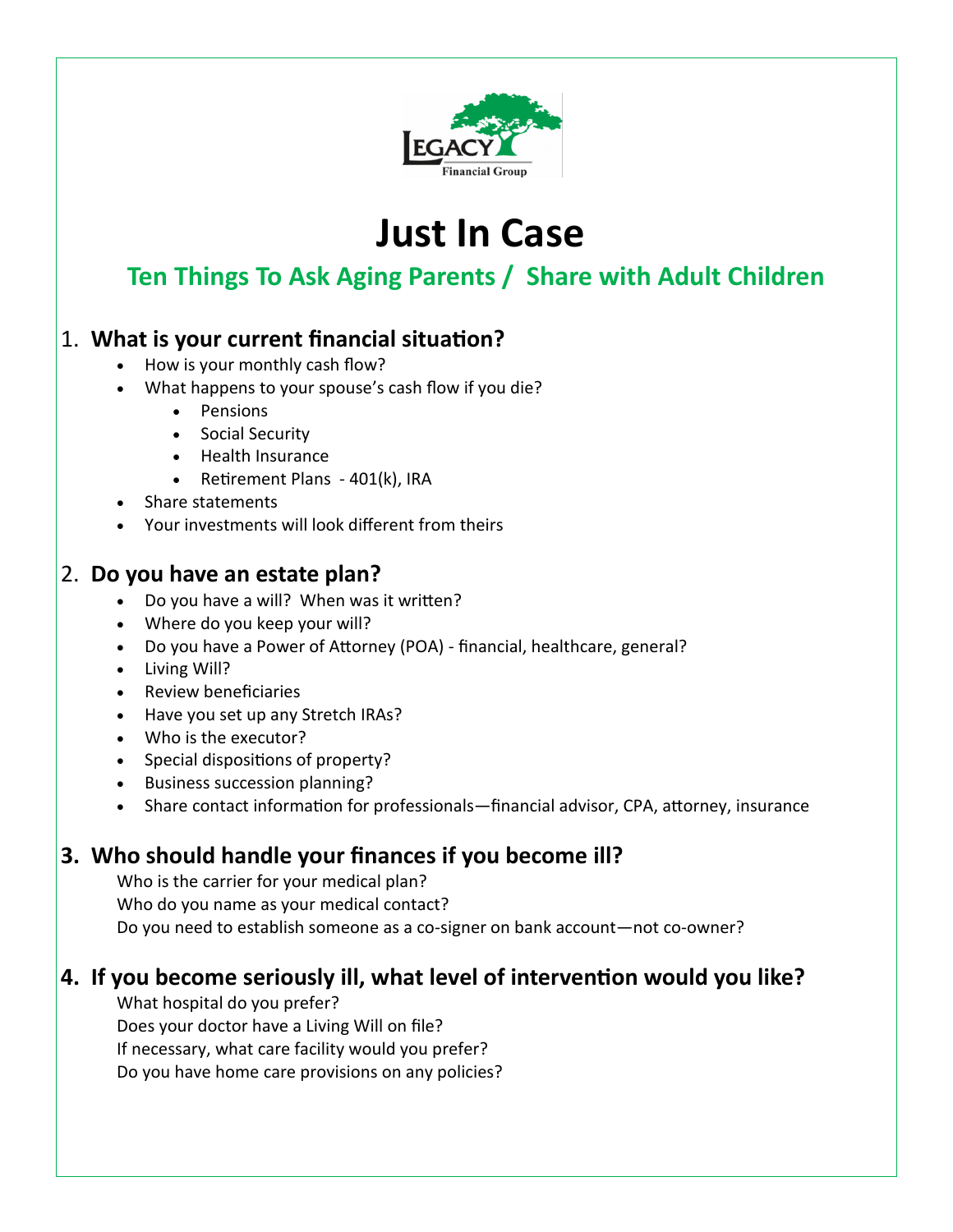#### **5. Do you have long-term care insurance?**

- Where is the policy? Who is the agent?
- What does it cover?
- Is someone listed with the company to contact if premium is not paid?

#### **6. How will you know when it's time to stop driving?**

#### **7. Who is your doctor?**

- Does anyone go with you on your doctor visits?
- Share contact information for your physicians and pharmacy
- Share a copy of your medical ID cards

#### **8. Where do you want to live?**

- Big issue—stay or move?
- Can your current home be updated to make daily activities more convenient?

#### **9. Would you share your wishes regarding your funeral?**

- Funeral home?
- Pre-arrange vs pre-pay?
- Burial vs cremation?
- Organ donation?
- Memorials?
- Obituary info?
- Special instructions?

#### **10. Where do you keep your important information?**

- Just-in-case file
- Important contact list
- Documents, policies, etc.

#### **Other items I want to discuss:**



**\_\_\_\_\_\_\_\_\_\_\_\_\_\_\_\_\_\_\_\_\_\_\_\_\_\_\_\_\_\_\_\_\_\_\_\_\_\_\_\_\_\_\_\_\_\_\_\_\_\_\_\_\_\_\_\_\_\_\_**

**\_\_\_\_\_\_\_\_\_\_\_\_\_\_\_\_\_\_\_\_\_\_\_\_\_\_\_\_\_\_\_\_\_\_\_\_\_\_\_\_\_\_\_\_\_\_\_\_\_\_\_\_\_\_\_\_\_\_\_**

**\_\_\_\_\_\_\_\_\_\_\_\_\_\_\_\_\_\_\_\_\_\_\_\_\_\_\_\_\_\_\_\_\_\_\_\_\_\_\_\_\_\_\_\_\_\_\_\_\_\_\_\_\_\_\_\_\_\_\_**

**\_\_\_\_\_\_\_\_\_\_\_\_\_\_\_\_\_\_\_\_\_\_\_\_\_\_\_\_\_\_\_\_\_\_\_\_\_\_\_\_\_\_\_\_\_\_\_\_\_\_\_\_\_\_\_\_\_\_\_**

**\_\_\_\_\_\_\_\_\_\_\_\_\_\_\_\_\_\_\_\_\_\_\_\_\_\_\_\_\_\_\_\_\_\_\_\_\_\_\_\_\_\_\_\_\_\_\_\_\_\_\_\_\_\_\_\_\_\_\_**

**\_\_\_\_\_\_\_\_\_\_\_\_\_\_\_\_\_\_\_\_\_\_\_\_\_\_\_\_\_\_\_\_\_\_\_\_\_\_\_\_\_\_\_\_\_\_\_\_\_\_\_\_\_\_\_\_\_\_\_**

**\_\_\_\_\_\_\_\_\_\_\_\_\_\_\_\_\_\_\_\_\_\_\_\_\_\_\_\_\_\_\_\_\_\_\_\_\_\_\_\_\_\_\_\_\_\_\_\_\_\_\_\_\_\_\_\_\_\_\_**